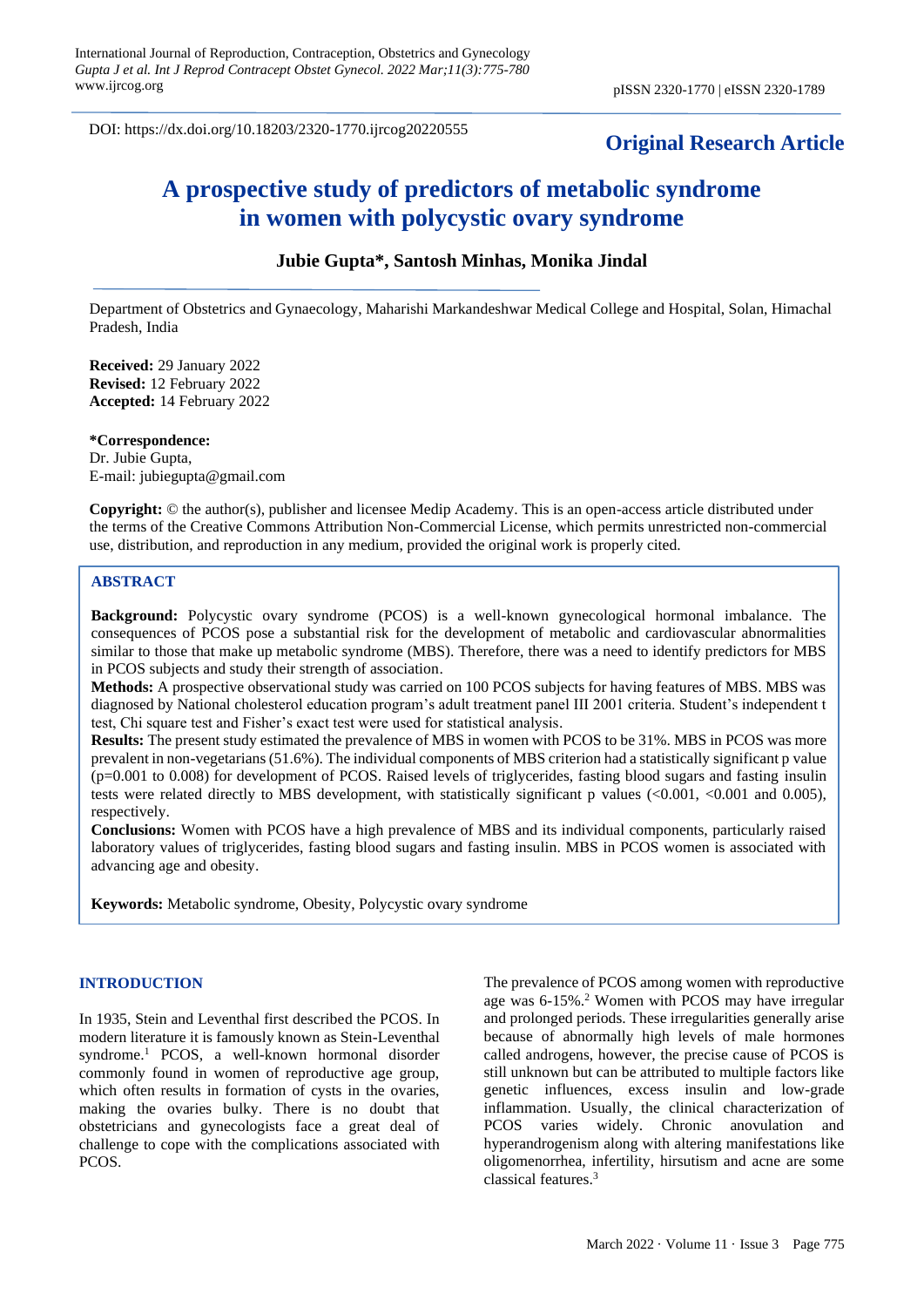After a successful consensus on the preposition of criteria for PCOS, revised Rotterdam criteria were developed, according to which at least two of the following three criteria are required for the diagnosis of PCOS: oligo- or anovulation, clinical and/or biochemical signs of hyperandrogenism and polycystic ovaries; after excluding other etiologies like congenital adrenal hyperplasia, Cushing's syndrome androgen-secreting tumours.<sup>4</sup>

Metabolic syndrome is a group of metabolic derangements including abdominal obesity, insulin resistance, hypertension, dyslipidaemia and impaired glucose metabolism posing an increased risk of coronary heart disease and type 2 diabetes mellitus. There are some studies that reveal a critical link between metabolic syndrome and PCOS. NCEP ATP III (2001), has laid down a standard criteria for diagnosis of metabolic syndrome - the presence of three or more of the following factors are required: blood pressure of >130/85 mmHg, waist circumference of  $> 88$  cm, high density lipid levels of  $>1.295$  mmol/l (50 mg/dl), triglyceride level of  $>150$ mg/dl and fasting plasma glucose level of  $>110$  mg/dl.<sup>5</sup>

Research was evident that there was an overlapping of MBS and many of the anthropometric and metabolic abnormalities of PCOS. Both were actually the triggering factors for most of the adult-onset diseases including diabetes mellitus and cardiovascular diseases. So, in order to grasp the clear association between MBS and PCOS, we have studied the prevalence of MBS in women with PCOS, in an attempt to improve the physical and clinical parameters optimally associated with MBS of PCOS diagnosed women.

## **METHODS**

A hospital-based, prospective observational study was done on 100 PCOS subjects between the age group of 15- 45 years attending the gynecology outpatient department from March 2019 to August 2021, in Maharishi Markandeshwar medical college and hospital, Solan (H. P.), after approval from institutional ethical committee in patients having the following inclusion and exclusion criteria.

## *Inclusion criteria*

Age between 15 to 45 years, all women irrespective of their marital status and parity, history of menstrual abnormalities, presence of hirsutism or acne and ultrasound diagnosis of PCOS were included in the study.

## *Exclusion criteria*

Pregnant women, lactating women, women on oral contraceptives or taking drugs that affect carbohydrate metabolism, women who are diagnosed to have thyroid disorders, hyperprolactinemia, Cushing's syndrome, congenital adrenal hyperplasia, diabetes mellitus or androgen secreting tumors and women who have not given their consent to be a part of this study were excluded.

After taking informed and written consent, demographic data and thorough history was taken from the patients regarding their age, socio-economic status (modified Kuppuswamy scale), education status, present and past clinical history, menstrual and obstetric history, personal and family history or any other history as deemed necessary. Anthropometric measurements, clinical features and hirsutism scoring (Ferriman Gallway score) were recorded in each patient. The subjects were asked to undergo biochemical investigations: LH and FSH levels in early follicular phase (day 2 or 3 of spontaneous menstruation), triglycerides, HDL, fasting blood sugar, fasting insulin, serum testosterone, DHEA-S, TSH and PRL.

The recorded data was compiled and entered in a spreadsheet (Microsoft excel) and then exported to data editor of SPSS version 20.0 (SPSS Inc., Chicago, Illinois, USA). Continuous variables were expressed as mean±SD and categorical variables were summarized as frequencies and percentages. Graphically the data was presented by bar and pie diagrams. A p value of less than 0.05 was considered statistically significant.

## **RESULTS**

The most common age of distribution was between 25-35 years of age. Out of 100 subjects studied, subjects belonging to urban area were in majority, 64%. All the study subjects were educated, out of which 34% were graduates as described in Table 1. PCOS was observed to be more prevalent (63%) in subjects who belonged to affluent classes (upper and upper middle class) (Table 2).



**Figure 1: Prevalence of MBS.**

MBS was prevalent in 31% cases in the study (Figure 1). Mean BMI of study subjects was  $27.04 \text{ kg/m}^2$ . The study subjects were further grouped into lean  $(BMI < 25 \text{ kg/m}^2)$ and obese (BMI  $>25$  kg/m<sup>2</sup>) PCOS. Among the 100 study subjects, 63% were obese, out of which 22 had MBS (Table 3). Most PCOS subjects were vegetarians (63%). However, MBS in PCOS was more prevalent in nonvegetarians (51.6%). On studying the individual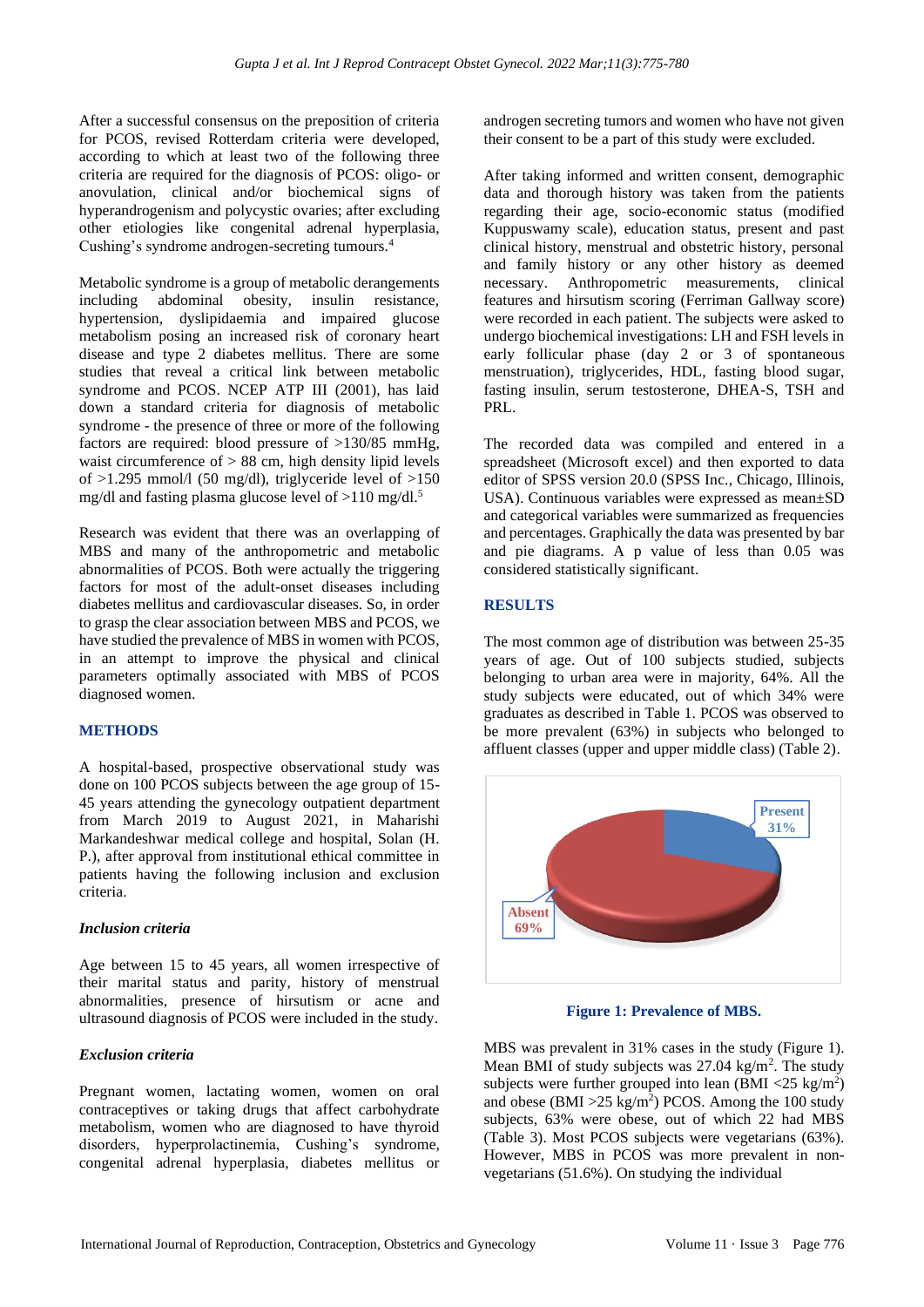components of MBS criterion, it was observed that all had a statistically significant value in the study subjects (Table 4).

Mean waist circumference was 88.5 cm in the subjects with MBS and 84.3 in subjects without MBS. Both the values were above the cut-off of 80 cm meant for South Asian women as described by WHO. The mean waist-hip ratio was 0.92 in the subjects with metabolic syndrome and 0.89 in subjects without metabolic syndrome, which was

also above the WHO cut off of 0.85 meant for South Asian women. Further, the mean BMI in the subjects with metabolic syndrome (32.10) falls under WHO obese class I category. For the subjects without MBS, the mean BMI was 28.52 which falls in overweight category according to WHO guidelines. While statistically analyzing these anthropometric measurements-waist circumference ( $p \le 0.001$ ), waist-hip ratio ( $p = 0.001$ ) and BMI ( $p = 0.001$ ), all had a highly significant association of MBS in women with PCOS (Table 5).

## **Table 1: Education (n=100).**

| <b>S. No.</b> | <b>Education</b> | <b>Total</b> | Percentage |
|---------------|------------------|--------------|------------|
| <b>.</b>      | Illiterate       |              |            |
|               | Literate         | 100          | 100        |
| 2.            | High School      | 18           | 18         |
|               | Undergraduate    | 19           | 19         |
|               | Graduate         | 34           | 34         |
|               | Postgraduate     | 29           | 29         |

#### **Table 2: Socioeconomic status (n=100).**

| <b>S. No.</b> | Socioeconomic class (modified Kuppuswamy socio-economic status scale<br>2021) | <b>Total</b> | <b>Percentage</b> |
|---------------|-------------------------------------------------------------------------------|--------------|-------------------|
| ı.            | Upper                                                                         | 29           | 29                |
| 2.            | Upper middle                                                                  | 34           | 34                |
| 3.            | Lower middle                                                                  | 19           | 19                |
| 4.            | Upper lower                                                                   | 18           | 18                |
| J.            | Lower                                                                         |              |                   |

## **Table 3: Lean and obese PCOS.**

| $\mathbf{S}$ . No. $\mathbf{S}$ | $PCOS$ (n=100) | With MBS $(n=31)$ | Without MBS $(n=69)$ | Total | P value |
|---------------------------------|----------------|-------------------|----------------------|-------|---------|
| $\mathbf{1}$ .                  | Lean PCOS      |                   | 28                   | י כ   |         |
| ٠.                              | Obese PCOS     |                   |                      |       | 0.268   |

## **Table 4: Individual components of MBS in PCOS (n=100).**

| <b>S. No.</b>    | <b>Components of MBS</b>                | With MBS $(n=31)$ |            |     | <b>Without MBS</b> (n=69) | P value |
|------------------|-----------------------------------------|-------------------|------------|-----|---------------------------|---------|
|                  |                                         | No.               | Percentage | No. | Percentage                |         |
| 1.               | Waist circumference $\geq 88$ cm        | 22                | 71.0       |     | 10.1                      | < 0.001 |
| 2.               | $HDL$ -cholesterol $<$ 50 mg/dl         | 25                | 80.6       | 13  | 18.8                      | < 0.001 |
| 3.               | Triglycerides $\geq$ 150 mg/dl          | 30                | 96.8       |     | 2.9                       | < 0.001 |
| $\overline{4}$ . | Blood pressure $\geq$ 130/85            |                   | 25.8       |     | 1.4                       | 0.008   |
| 5.               | Fasting blood sugar $\geq$ 110<br>mg/dl | 20                | 64.5       |     | 10.1                      | < 0.001 |

#### **Table 5: Anthropometric parameters (n=100).**

| S. No. | <b>Parameters</b>   | With MBS $(n=31)$ |      |       | Without MBS $(n=69)$ | P value |
|--------|---------------------|-------------------|------|-------|----------------------|---------|
|        |                     | Mean              | SD   | Mean  | SD                   |         |
|        | Waist circumference | 88.52             | 3.59 | 84.30 | 2.88                 | < 0.001 |
| ∸.     | Waist-hip ratio     | 0.926             | 0.04 | 0.895 | 0.03                 | < 0.001 |
| 3.     | BMI                 | 32.19             | 4.24 | 28.52 | 3.65                 | < 0.001 |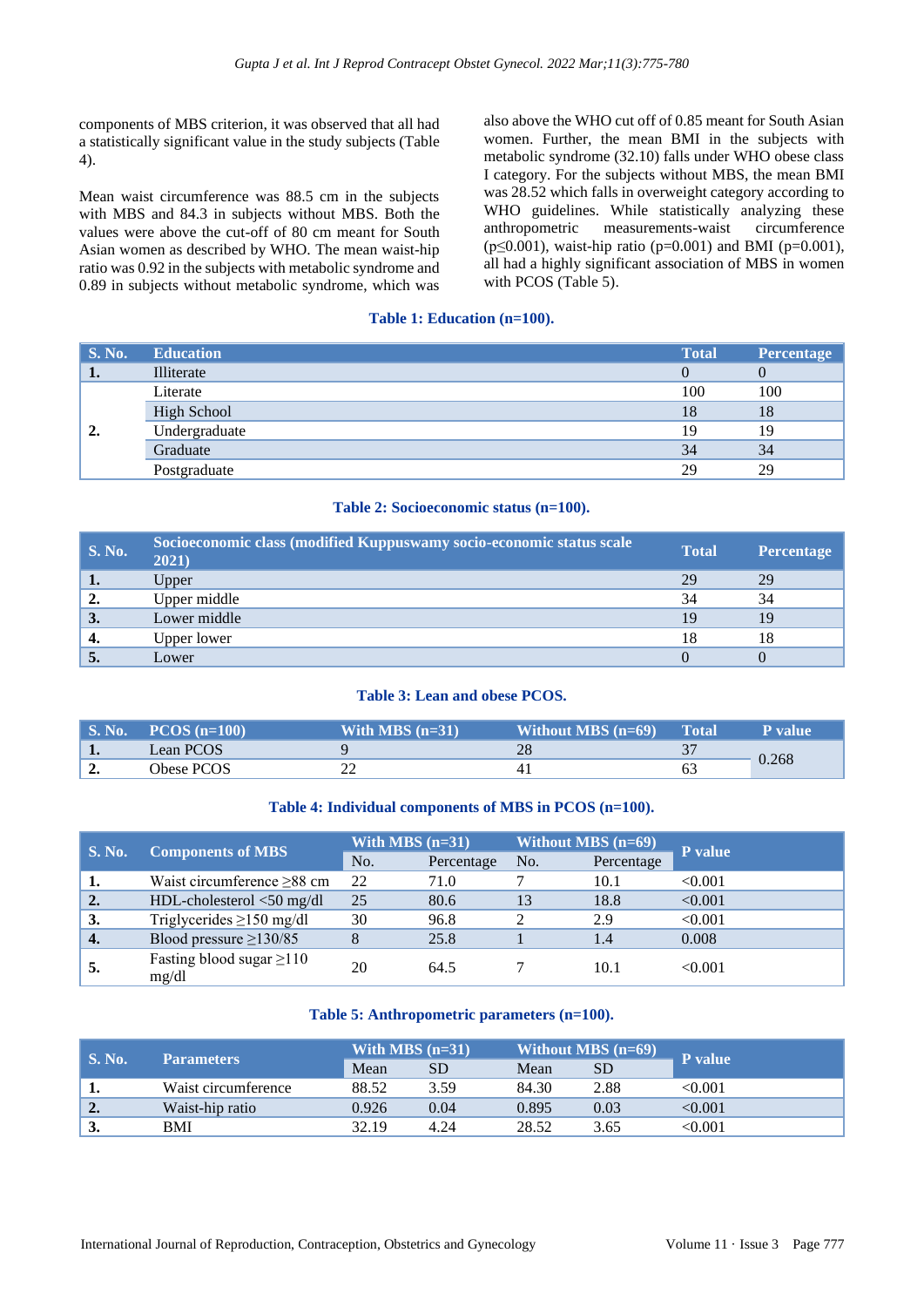## **Table 6: Clinical profile of PCOS with MBS.**

|               |                          | With MBS $(n=31)$    |        |                        |         |         |  |  |
|---------------|--------------------------|----------------------|--------|------------------------|---------|---------|--|--|
| <b>S. No.</b> | <b>Clinical features</b> | Lean PCOS<br>$(n=9)$ | Lean % | Obese PCOS<br>$(n=22)$ | Obese % | P value |  |  |
|               | Irregular cycles         |                      | 100    | 21                     | 95.5    | 0.516   |  |  |
| 2.            | Amenorrhea               |                      | 22.2   | 8                      | 36.4    | 0.732   |  |  |
| 3.            | Acne                     |                      | 44.4   | 15                     | 68.2    | 0.409   |  |  |
| 4.            | Voice change             |                      | 11.1   |                        | 31.8    | 0.457   |  |  |
| 5.            | Hirsutism                | ⌒                    | 33.3   | 8                      | 36.4    | 0.873   |  |  |
| 6.            | Infertility              |                      |        |                        | 9.1     | 1.000   |  |  |
| 7.            | Alopecia                 |                      |        |                        | 9.1     | 1.000   |  |  |
| 8.            | Acanthosis nigricans     | $\theta$             |        |                        | 13.6    | 0.537   |  |  |

#### **Table 7: Laboratory parameters (n=100).**

| <b>S. No.</b>    | <b>Parameters</b>    | <b>With MBS</b><br>$(n=31)$ |           | <b>Without MBS</b><br>$(n=69)$ |           | <b>P</b> value |
|------------------|----------------------|-----------------------------|-----------|--------------------------------|-----------|----------------|
|                  |                      | Mean                        | <b>SD</b> | Mean                           | <b>SD</b> |                |
| 1.               | $TGL$ (mg/dl)        | 167.2                       | 7.80      | 137.4                          | 7.47      | < 0.001        |
| $\overline{2}$ . | $HDL$ (mg/dl)        | 45.71                       | 14.83     | 57.08                          | 11.12     | < 0.001        |
| 3.               | FBS(mg/dl)           | 110.4                       | 14.56     | 92.46                          | 9.52      | < 0.001        |
| 4.               | Fasting insulin      | 3.21                        | 1.34      | 2.51                           | 1.03      | 0.005          |
| 5.               | $LH$ (mg/dl)         | 9.67                        | 2.14      | 10.95                          | 2.94      | 0.029          |
| 6.               | $FSH$ (mg/dl)        | 5.74                        | 1.49      | 6.03                           | 1.16      | 0.297          |
| 7.               | <b>LH/FSH</b>        | 1.75                        | 0.406     | 1.83                           | 0.362     | 0.345          |
| 8.               | $TSH$ (mg/dl)        | 2.42                        | 0.501     | 2.40                           | 0.661     | 0.856          |
| 9.               | $PRL$ (ng/ml)        | 17.97                       | 6.74      | 17.95                          | 7.02      | 0.991          |
| 10.              | Testosterone (ng/ml) | 27.62                       | 10.56     | 24.78                          | 7.97      | 0.186          |
| 11.              | DHEAS $(\mu g/ml)$   | 5.01                        | 2.71      | 4.99                           | 2.94      | 0.976          |

On studying the clinical profile of subjects with MBS with respect to lean and obese categories, there was no statistical difference in the complaints of the subjects in both categories. Though, obese PCOS subjects with irregular cycles were 95.5% (21 out of 22), followed by acne which were 68.2% (15 out of 22) (Table 6).

Values of TGL, FBS and fasting insulin were related directly to MBS development in study subjects, which were observed to be statistically significant ( $p \le 0.001$ ),  $(p \le 0.001)$  and  $(p=0.005)$ , respectively. However, HDL values had an inverse relationship with development of Metabolic syndrome  $(p<0.001)$  probably due to protective effect of HDL (Table 7).

## **DISCUSSION**

The consequences of the PCOS extended beyond the reproductive axis. Women with PCOS were at substantial risk for the development of metabolic and cardiovascular abnormalities similar to those that make up the metabolic syndrome. This finding was not surprising, since both the PCOS and the MBS shared overlapping pathogenic features. We sought to identify factors that served as predictors for the MBS using data from subjects, who have been diagnosed with PCOS.

The mean age of subjects with MBS and without MBS was found to be  $28.6\pm4.40$  years and  $25.3\pm2.38$  years, respectively. The mean age values were comparable to Carmina et al and Dey et al studies and had a statistically significant association between MBS and higher age of women with PCOS.<sup>6,7</sup> In the current study, PCOS was seen more in upper middle socio-economic classes (34%) followed by upper socioeconomic class (29%). Indu et al in their study, observed that upper socioeconomic classes (47.5%) had more cases. This was probably due the unhealthy food habits, more dependence on fast food and sedentary lifestyle leading to obesity and its consequences.<sup>8</sup>

Features of lean PCOS started in adolescence, whereas the metabolic changes were further deteriorated with advanced age leading to obesity. In the 2016 study by Akshaya et al the lean PCOS (44%) were less than obese PCOS  $(56\%)$ .<sup>9</sup> Similarly, in the present study when obese PCOS (63%) were compared to lean PCOS (37%), obese PCOS were observed to more. Obesity worsened insulin resistance, extent of hyperinsulinemia, severity of ovulatory and menstrual dysfunction and was associated with an increasing prevalence of MBS. While comparing the lean and obese PCOS in the current study, most PCOS subjects with MBS fell under the obese category (70.9%)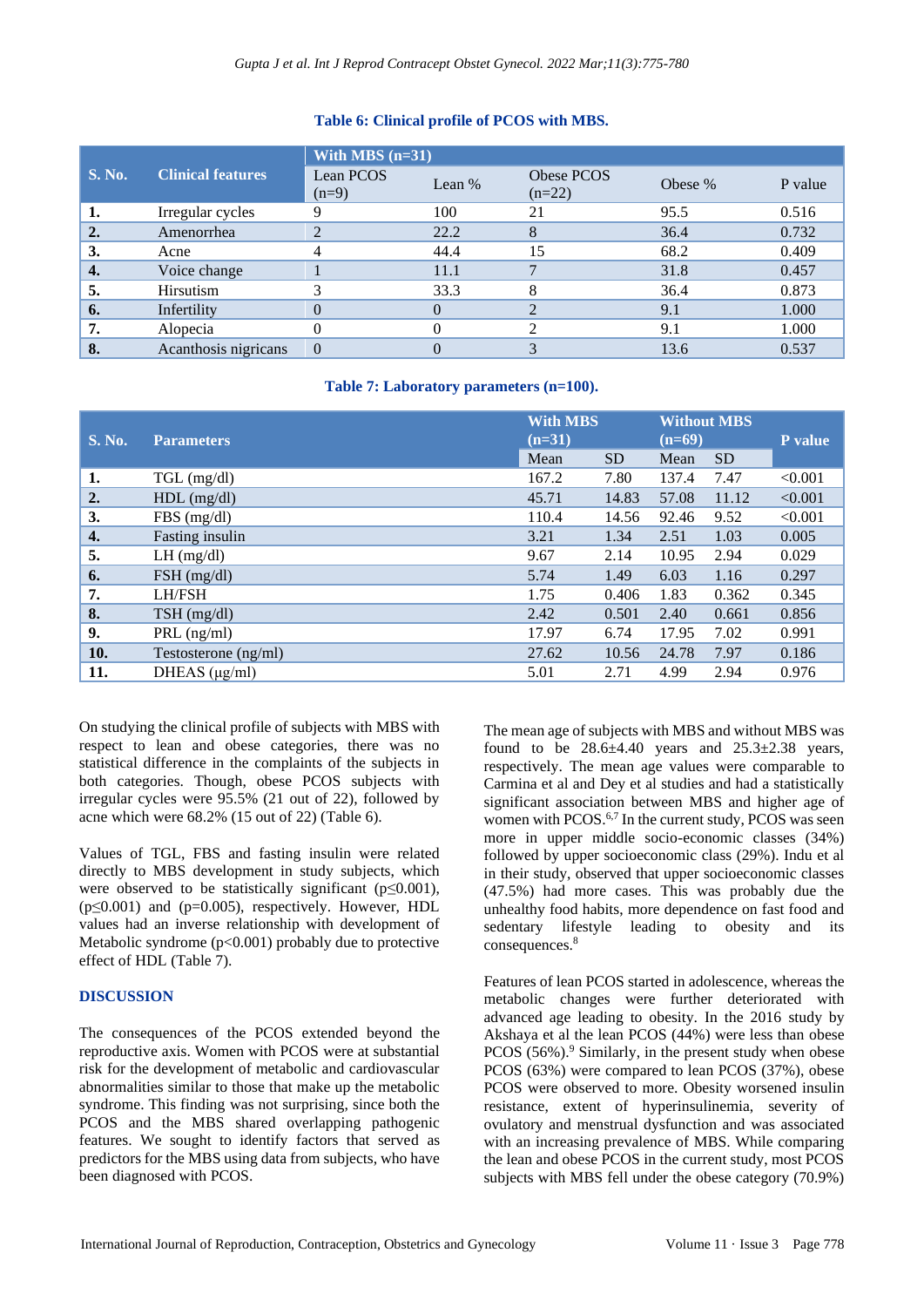as compared to lean one (29.1%), suggesting that the metabolic features of PCOS were worsened by obesity.

Prevalence of MBS observed in various studies by Indu et al, Ehrmann et al and Mandrelle et al was 37.3%, 33.4% and  $37.5\%$ , respectively. <sup>8,10,11</sup> These values were comparable to our study with 31% prevalence of MBS in women with PCOS. Therefore, PCOS was directly related to MBS and comprised of high-risk population for MBS and its consequences.

BMI in the present study, (with and without MBS groups  $32.19\pm4.24$  versus  $28.52\pm3.65$ ) was comparable to the other studies of Ehrmann et al (40.4±0.7 versus 33.8±0.5) and Zahiri et al (32.92±10.80 versus 27.37±10.94), suggesting that higher BMI led to obesity, which was linked to development of MBS in PCOS.<sup>10,12</sup>

When waist circumference was compared with other studies, mean value in MBS group (88.52±3.59) was comparable to the study of Zahiri et al  $(97.24 \pm 11.14).$ <sup>12</sup> However, in the study of Ehrmann et al  $(112.7\pm1.5)$  it was higher.<sup>10</sup> This was probably due to the fact that the latter study was conducted in USA, where obesity was a major health issue. Furthermore, in the group without MBS, the results were comparable to the studies of Ehrmann et al and Zahiri et al suggesting that there were no ethnic or racial differences in this parameter and this probably reflected the increase in the total body fat present in the visceral compartment.<sup>10,12</sup> Due to increase in the sedentary lifestyle, obesity was becoming a health problem in India as well. On comparing waist/hip ratio in various studies, a raised mean value  $(\geq 0.85)$  in the MBS group was observed in both the studies Ehrmann et al and Mandrelle et al,which was comparable to the present study. With the increase in waist to hip ratio, obesity increased leading to worsening of PCOS features.<sup>10,11</sup>

When the individual components of the defining criteria for MBS were compared, waist circumference of ≥88 cm was seen in 71% cases of MBS compared to cases without MBS (10.1%) in our study. This was consistent with the findings of Indu et al who observed 100% cases and Zahiri et al with  $95.2\%$  cases.<sup>8,12</sup> Thereby, suggesting strong association between intra-abdominal fat distribution, central adiposity and metabolic syndrome in women with PCOS.

High density lipoprotein (HDL) cholesterol level cut off was taken as <50 mg/dl seen in most (80.6%) cases in the MBS category in the current study. Indu et al and Zahiri et al also observed this trend in their studies with MBS group, 84.8% and 98.4%, respectively. HDL have a protective role in metabolic diseases, therefore reduced levels of HDL can be an independent factor in development of MBS. Subjects with triglyceride level of  $\geq$ 150 mg/dl in the MBS group (96.8%) were comparable to the study of Indu et al (100%) and Zahiri et al (88.7%). This indicated a direct association of increased triglyceride levels with metabolic syndrome and PCOS.<sup>8,12</sup>

Hypertension (BP  $\geq$ 130/85 mmHg) as a component of MBS, was observed in 25.8% cases in subjects with MBS group in our study which was similar to the findings of Zahiri et al (27.4%). However, Indu et al in their study observed all cases of MBS (100%) had hypertension. $8,12$ 

Fasting blood sugar levels were an important component of MBS defining criteria and also predicting type 2 diabetes mellitus in subjects. Indu et al observed that most  $(87.8\%)$  cases of MBS had an FBS  $\geq$ 110 mg/dl.<sup>8</sup> In the current study, more than half of the MBS subjects (64.5%) had this component. However, in another similar study by Zahiri et al, the results showed only 19.4% MBS cases having FBS  $\geq$ 110 mg/dl.<sup>12</sup> It may be noted that the latter study was a study conducted in the middle-east compared to the other two former studies performed in the Indian sub-continent, the difference in dietary habits and food preferences may have influenced their result.

PCOS was known to be affected by presence of obesity and its degree. As obesity exacerbated, metabolic and reproductive abnormalities also increased in women with PCOS. While comparing the clinical profile of lean and obese in PCOS, there was no significant statistical association, which was also concluded by Akshaya et al in their study.<sup>9</sup> However, on studying the pattern of clinical features, it may be noted that clinical features seen in PCOS were more pronounced in obese group.

After comparison with various different studies, we concluded that our findings and observations were comparable to almost all parallel studies performed in different racial, ethnic and geographical backgrounds. This indicated that occurrence of MBS in women with PCOS was more frequent and majority of influences involved were universal.

A large multicentric study needed to be done for more elaborate evaluation of the relationship between MBS and PCOS.

## **CONCLUSION**

From the present study, it can be concluded that PCOS is a well-known gynecological endocrinal disorder, which has been associated with metabolic disturbances leading to the development of metabolic syndrome. MBS in this study was found to be associated in women of higher age groups, urban residence, non-vegetarian diet, education, a high socio-economic status and obesity. While obesity alone is not considered the provoking event in the development of the PCOS, it can worsen associated reproductive and metabolic functions. Individual components of MBS can be used to predict MBS in women with PCOS. The data collection and observations of the study were made by a single observer, thereby eliminating inter-observer bias. Subjects were chosen irrespective of race, ethnicity and geographical location, which makes our results more relatable to the general population. A single standard criterion for the diagnosis of PCOS (Rotterdam